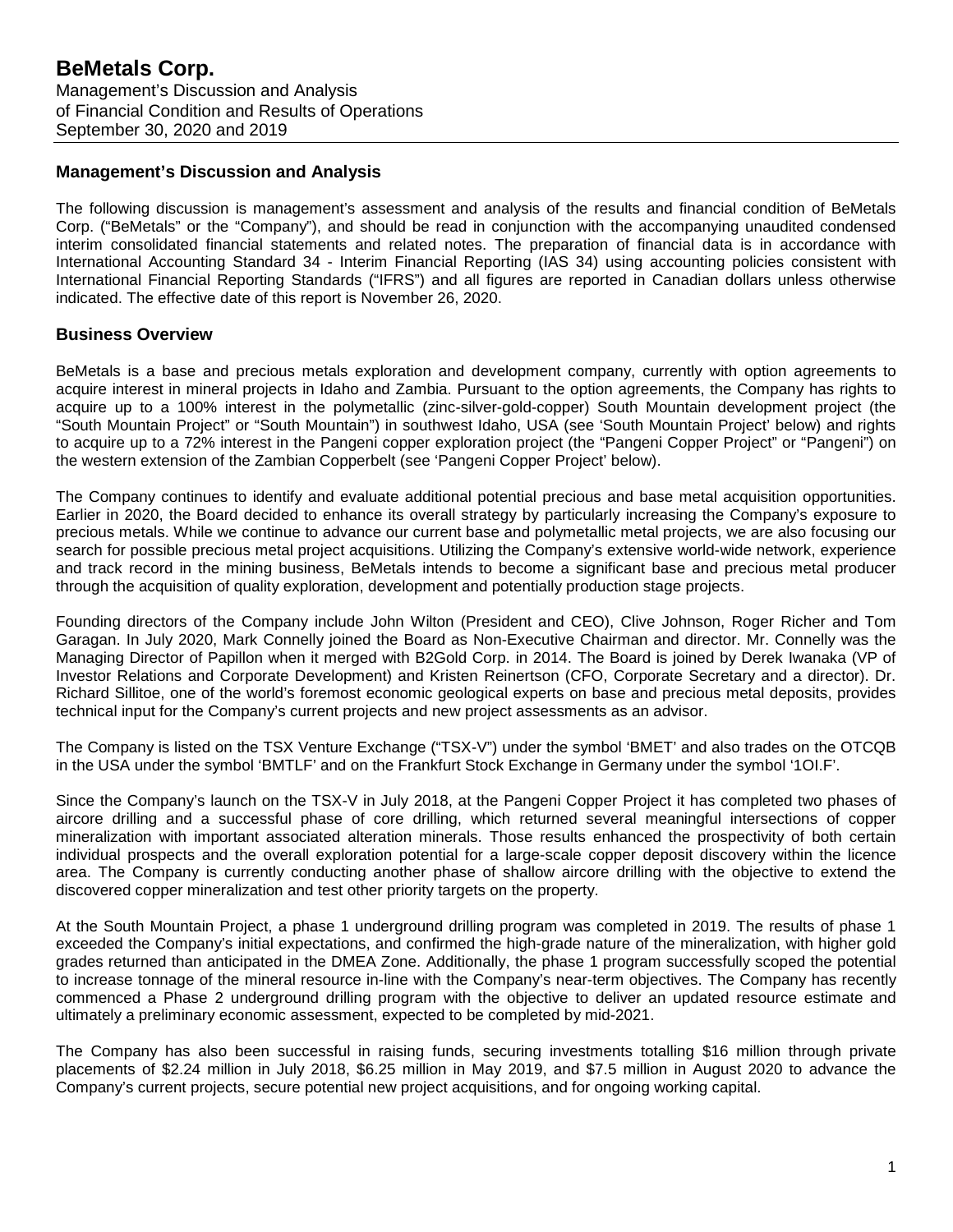# **South Mountain Project**

#### *Highlights*

In August 2019, BeMetals commenced an underground phase 1 drilling program at the South Mountain Project with the objective to test potential extensions to the mineralized zones and confirm the grade distribution of the current polymetallic mineral resource estimate. BeMetals has formed and built a project team based in Boise, Idaho that is focused on advancing South Mountain. This team includes key management of Thunder Mountain Gold, Inc. ("Thunder Mountain"), the Optionees of the property. BeMetals has also appointed a highly experienced project manager to oversee and implement the exploration work plans. Since August, 2020, the project team has rehabilitated the Sonneman Level drift underground electrical and other utilities, established a new Texas Zone drill station by opening and extending the old workings in this area, and commenced core drilling.

The Phase 1 program completed in 2019 consisted of 2,250 metres of drilling, highlights of which included:

- o **Drill hole SM19-002 Interval 1:** intersected 10.51 metres grading 17.81% Zinc ("Zn"), 226 grams per tonne ("g/t") Silver ("Ag"), 2.41 g/t Gold ("Au"), 1.59% Lead ("Pb"), and 0.16% Copper ("Cu")
- o **Drill hole SM19-006:** intersected 15.70 metres grading 21.27% Zn, 147 g/tAg, 8.04 g/t Au, 0.77% Pb, and 0.30% Cu
- o **Drill hole SM19-007:** intersected 12.20 metres grading 18.16% Zn, 122.6 g/t Ag, 4.41 g/t Au, 1.55% Pb, and 0.16% Cu
- o **Drill hole SM19-003:** intersected 24.17 metres grading 11.12% Zn, 267 g/t Ag, 3.44 g/t Au, 3.75% Pb, and 0.29% Cu
- o **Drill hole SM19-014 Interval 1:** intersected 15.09 metres grading 9.59% Zn, 127.1 g/t Ag, 1.50 g/t Au, 0.69% Pb, and 0.28% Cu
- o **Drill hole SM19-014 Interval 5:** intersected 8.29 metres grading 8.11% Zn, 178.7 g/t Ag, 0.48 g/t Au, 0.57% Pb, and 1.73% Cu
- o **Drill hole SM19-010 Interval 1:** intersected 7.21 metres grading 4.37% Zn, 155.2 g/t Ag, 0.13 g/t Au, 0.03% Pb, and 2.07% Cu

The 2019 drilling results support the significant high-grade nature of the deposit, and show the robust grades in both silver and gold associated with the base metal mineralization. These results relate to drill holes completed both above (SM19- 006) and below (SM19-003/005/014/016) the Sonneman level adit in an extensive area of mineralization known as the DMEA zone. Notably, drill holes SM19-014 and SM19-016 are the Company's deepest holes to intersect multiple zones of significant mineralization. This illustrates the up and down plunge potential to extend the mineralized bodies that form the deposit with further drilling to expand the high-grade resource base during future work plans. Also drill hole SM19-010 returned significant intersections of predominantly high grade copper and silver mineralization.

The phase 1 drilling program delivered positive results with respect to the Company's goals of testing its drilling strategy and targeting from the existing underground infrastructure. During the program, we also successfully identified areas of extensions to mineralization on the South Mountain property. More details of these results are disclosed in the Company's news releases dated October 8, 2019, November 26, 2019, and January 20, 2020, available on the Company's website at [www.bemetalscorp.com.](http://www.bemetalscorp.com/)

In light of the ongoing COVID-19 pandemic, the Company delayed its planned 2020 phase 2 drilling program but was able to resume exploration and development activities since September 2020. During the finals months of 2020, the Company intends to drill and further extend the mineralized bodies of the DMEA and Texas zones. It is anticipated that analytical results will be received from the laboratory from November, 2020 and into early 2021. Drilling results will be released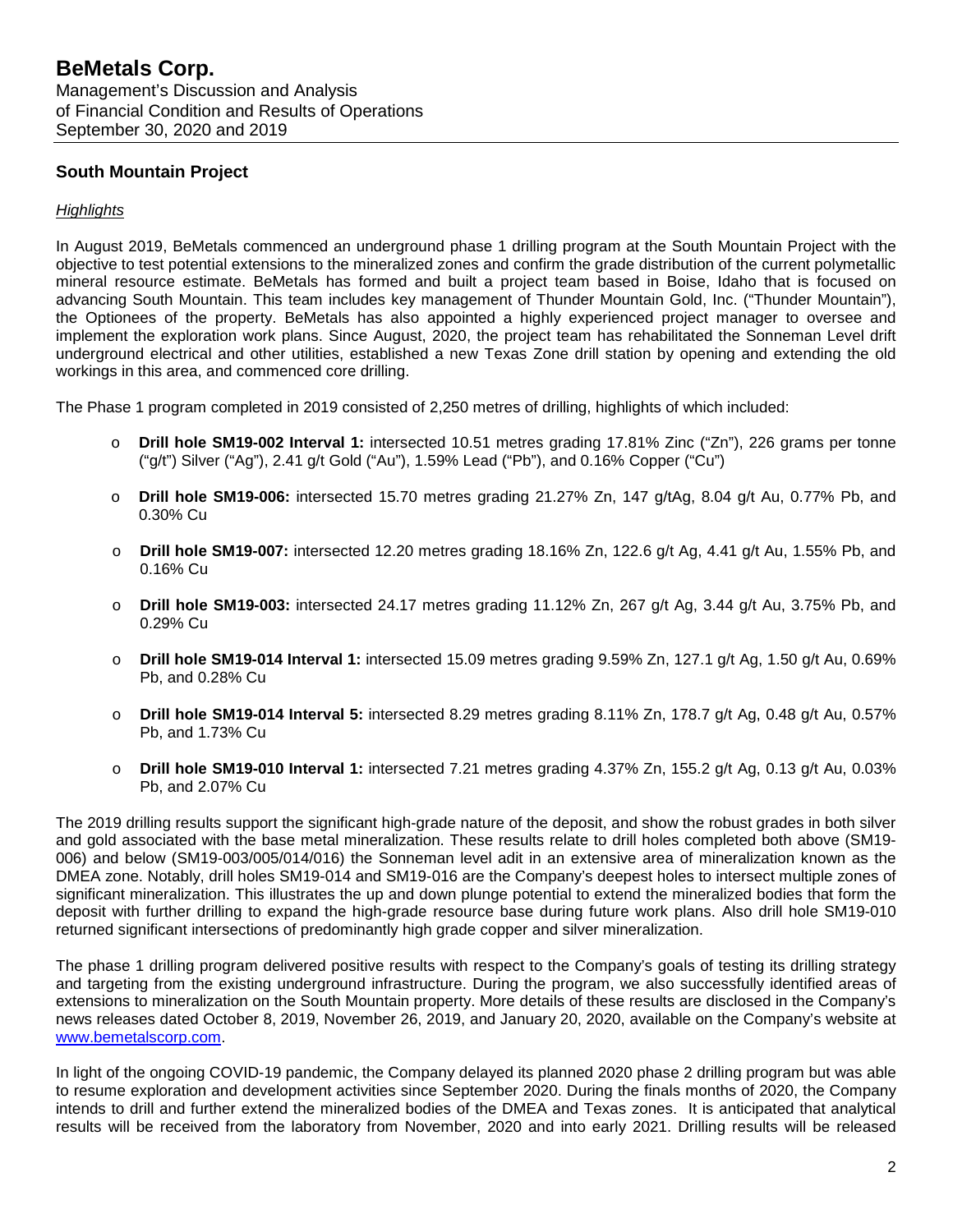when batches of the new analytical data are compiled. During this phase of work, the Company also plans to conduct resource modelling in preparation of a Preliminary Economic Assessment to be completed in 2021.

#### *About the Project*

The South Mountain Project is a high-grade zinc/silver/gold/copper, polymetallic development project that is located approximately 70 miles southwest of Boise, Idaho. The project was intermittently mined from the late 1800s to the late 1960's and its existing underground workings remain intact and well maintained. Historic production has largely come from skarn-hosted and high-grade massive sulfide bodies that remain open for resource expansion at depth and along strike. These high-grade bodies comprise South Mountain's current mineral resource. According to historical smelter records approximately 53,642 tons of mineralized material has been mined to date. These records also indicate average grades of 14.5% Zn, 363.42 g/t Ag, 1.98 g/t Au, 2.4% Pb, and 1.4% Cu were realized.

The South Mountain Project is largely on and surrounded by private surface land, and as such, the permitting and environmental aspects of the project are expected to be straightforward. Permits are in place for exploration and BeMetals does not anticipate any significant barriers to any future development through following normal procedures at the South Mountain Project. Prior to the phase 1 drilling campaign, an independent technical report for the South Mountain Project's current mineral resource was completed by Hard Rock Consulting, LLC, effective April 1, 2019, and is available on the Company's website at [www.bemetalscorp.com](http://www.bemetalscorp.com/) and under the Company's profile on SEDAR at [www.sedar.com.](http://www.sedar.com/)

#### *Terms of the Agreement*

In February 2019, the Company entered into an option agreement (the "South Mountain Agreement") with Thunder Mountain and certain of its wholly-owned subsidiaries, to acquire up to a 100% interest in the South Mountain Project. In June 2019, the Company received final approval from the TSX-V of the option agreement and related transactions (the "South Mountain Transaction").

Under the terms of the South Mountain Agreement, the Company through its wholly owned subsidiary has the right to acquire from Thunder Mountain, all of its interest in the South Mountain Project by way of acquiring 100% of the outstanding shares of South Mountain Mines Inc. ("SMMI"), a wholly owned subsidiary of Thunder Mountain (the "SMMI Acquisition"). SMMI currently holds a 75% interest in the South Mountain Project and has the right to acquire the remaining 25% upon satisfying a 5% Net Returns Royalty capped at US\$5,000,000 which is due on or before November 3, 2026.

In order to complete the SMMI Acquisition, the Company must:

- 1. Make an initial cash payment of US\$100,000 upon Thunder Mountain delivering voting support agreements from shareholders controlling over 50% of outstanding Thunder Mountain shares (completed); and
- 2. Upon satisfaction of certain conditions precedent, including receipt of TSX-V acceptance and all requisite Thunder Mountain shareholder approvals:
	- a. purchase 2.5 million shares of common stock of Thunder Mountain at US\$0.10 per share by way of private placement (completed); and
	- b. issue 10 million common shares of the Company to Thunder Mountain (completed);
- 3. Make four semi-annual cash payments of US\$250,000 each (US\$500,000 completed); and
- 4. Complete a Preliminary Economic Assessment for the South Mountain Project; and
- 5. Make a final payment to Thunder Mountain consisting of cash, common shares of the Company, or a combination of both at the discretion of the Company. The final payment would be the greater of either US\$10 million or 20% of the after-tax net present value of the property as calculated in a Preliminary Economic Assessment study completed by an agreed independent author. The final payment would be decreased by US\$850,000 to account for certain cash payments previously made under items 1 and 2 above, the value of the 10 million BeMetals shares issued under item 2 above, as well as certain liabilities of SMMI to be assumed upon the SMMI Acquisition. The final payment is also capped at a maximum of 50% of the market capitalization of the Company as of the completion date of the SMMI Acquisition if applicable.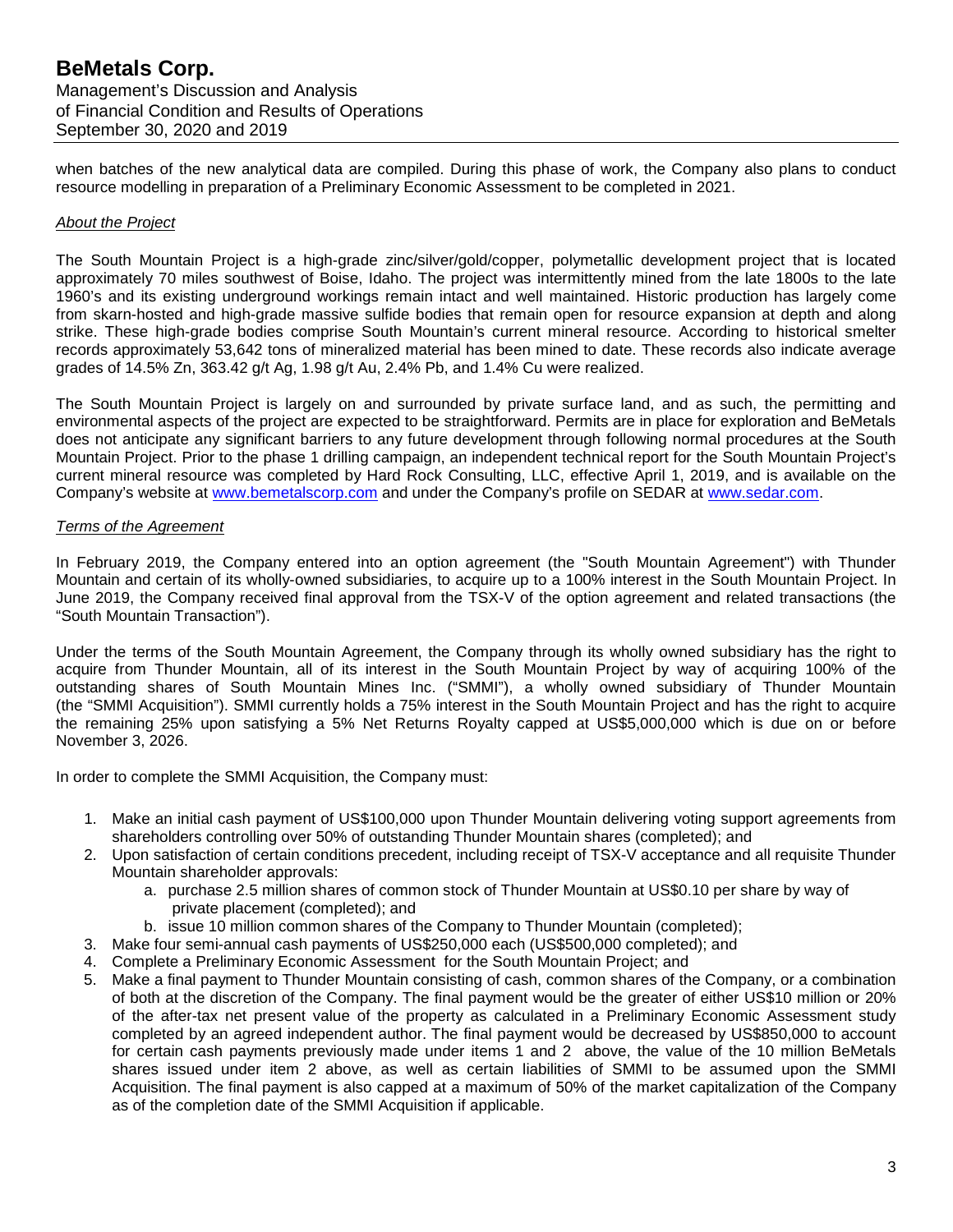In June 2020, certain milestones under the South Mountain Agreement were agreed to be extended by three months, including the semi-annual cash payments (one of which was made in September 2020 and the remaining payments now due in March 2021 and September 2021), as well as the final payment. Following these amendments, the Company has until September 2021 to complete the SMMI Acquisition (subject to extension in certain limited circumstances).

#### *Summary of Exploration Expenses*

The following table summarizes the exploration costs associated with the Company's South Mountain Project as at September 30, 2020:

|                                        | South       |
|----------------------------------------|-------------|
|                                        | Mountain    |
|                                        | Project     |
|                                        |             |
| Balance December 31, 2019              | \$1,920,583 |
| Advances                               | (61, 513)   |
| Consulting & wages                     | 570,247     |
| Drilling                               | 141,039     |
| Land fees/Lease payments               | 4,753       |
| Site logistics                         | 176,750     |
| Underground infrastructure             | 247,078     |
| Balance September 30, 2020             | 2,998,937   |
|                                        |             |
| Advances unspent at September 30, 2020 | (89,707)    |
|                                        |             |
| Share-based compensation               | 72,301      |
|                                        |             |
| Balance September 30, 2020             | \$2,981,531 |

# **Pangeni Copper Project**

#### *Highlights*

In January 2019, BeMetals announced further encouraging copper geochemical results from its Phase 2 aircore drilling program at the Pangeni Copper Project. The Company has now completed two phases of aircore drilling and is currently conducting a third phase. Based on the 2019 combined aircore programs, BeMetals generated the following three highpriority drill targets:

- o **D2 Target:** the highest tenor copper sample from the aircore programs to date on the property, of 1,459 parts per million ("ppm") Cu in borehole D2-09. This sample is at a depth of 27 metres, some 3 metres below Kalahari sand.
- o **H1 Target:** as identified by aircore boreholes H1-05 and H1-07 that returned 703 ppm and 269 ppm Cu respectively where thickness of Kalahari cover on this line averages some 26 metres.
- o **SW (E2) Target:** defined as a broad anomalous zone including 632 ppm, 565 ppm, and 530 ppm Cu from boreholes SW (E2)-05, SW (E2)-04 and SW (E2)-03 respectively. The Kalahari cover thickness across this line averages 24 metres.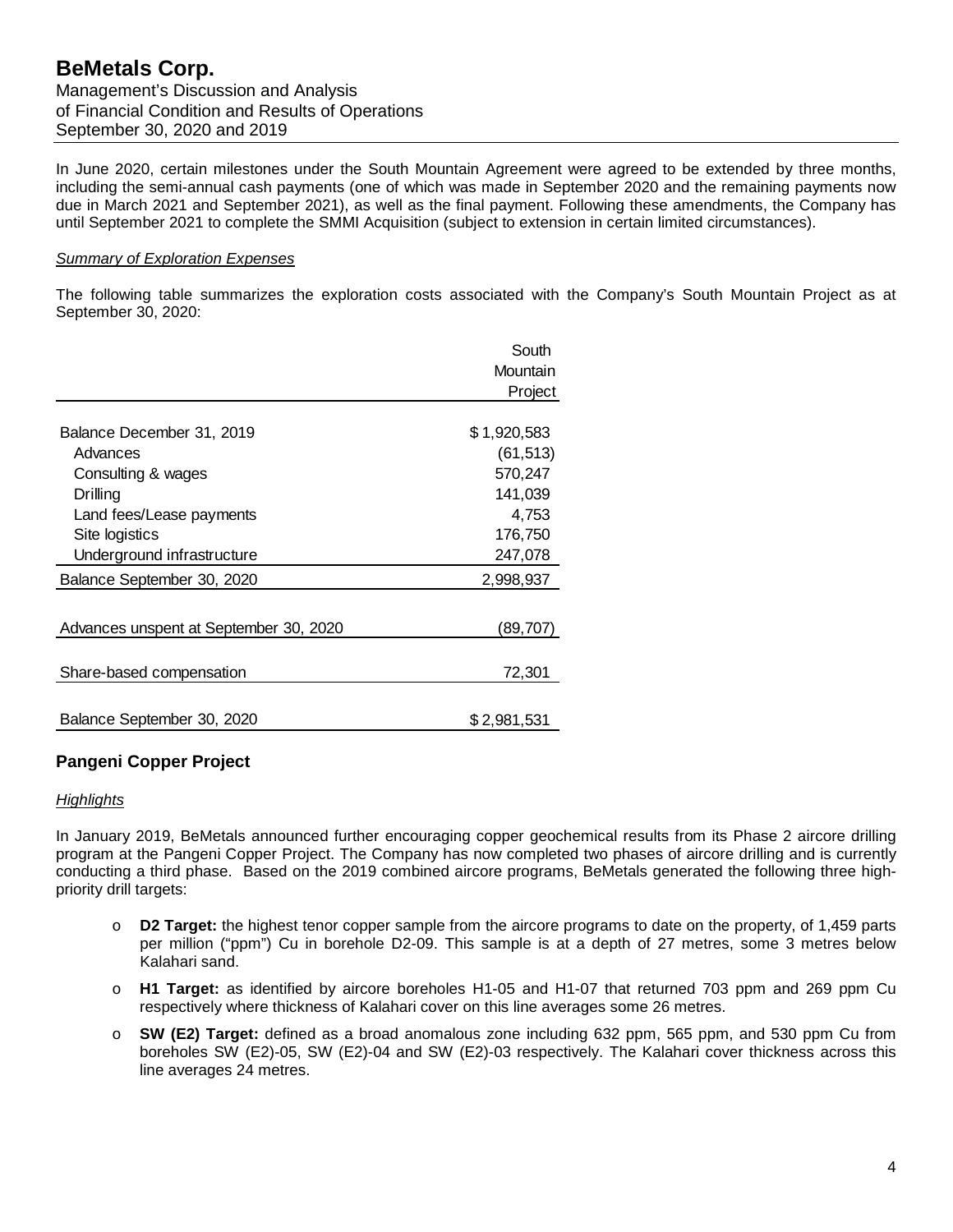In July 2019, the Company launched a core drilling program at the Pangeni Copper Project, comprising approximately six shallow boreholes to test the three targets generated by the aircore drilling programs. Between July 2 and August 23, 2019, 1,275 metres of core drilling was completed on the Project during the 2019 field season. The results indicate a number of anomalous zones of predominantly copper sulphide mineralization are present at both the D2 and SW (E2) targets. Highlights of the drilling results included:

- **D2 Target:** Drill Hole D2-C1 intersected 5.50 metres grading 0.53% Cu Drill Hole D2-C2 intersected 5.56 metres grading 0.47% Cu
- o **SW (E2) Target:** Drill Hole SW (E2)-C2 intersected 4.50 metres grading 0.39% Cu
	- o **Including**: 0.5 metres of 1.59% Cu & 0.5 metres grading 1.22% Cu

Importantly these intersections are related to broader zones of anomalous copper and associated with alteration minerals known to occur in copper deposits and mines within the region. Twelve core holes have now been drilled on this 575km<sup>2</sup> property to date, including five drill holes completed in 2016, targeting four prospects, each separated by at least 7 kilometres. Eight of the total twelve diamond drill holes have, to date, returned significant copper sulphide mineralization. The SW (E2) target results represent a 600 metre northeast extension, of the previously drilled SW Target, under the Kalahari sand cover units. This consolidated SW (E2) prospect has now returned significant bedrock copper mineralization over some two kilometres of strike. More details of these results are disclosed in the Company's news release dated October 16, 2019 titled "BeMetals Reports Encouraging Core Drilling Results from Pangeni Copper Exploration Project in Zambia" available on the Company's website at [www.bemetalscorp.com.](http://www.bemetalscorp.com/)

Exploration plans for the 2020 field season were designed to focus on conducting further aircore drilling at the D2, SW (E2), CT targets to test for mineralized extensions and vector towards higher-grade mineralization, as well as test other priority targets within the licensed area. A phase 3 aircore drilling program commenced in October 2020 and further core drilling is expected to commence before year end 2020. Results of the core drilling are expected by the end of Q1 2021.

#### *About the Project*

The Pangeni Copper Project is located on the western extension of the Zambian Copperbelt, within the Lufilian Arc, underlain by Katangan Supergroup metasediments situated unconformably on basement schists and gneisses, which are covered by a thin veneer of Kalahari sands. The open-pit Sentinel Copper Mine is operated by First Quantum Minerals Ltd. some 130 kilometres to the northeast of the Pangeni Project. A number of major international mining companies have identified this region of the Zambian Copperbelt to be prospective for the discovery of tier one copper mines and are also conducting extensive exploration work in this area.

The Pangeni Licence is geologically prospective for the following deposit types; Basement-hosted Cu (analogues: the Lumwana Deposit, Nyungu Prospect), Sediment-hosted stratiform Cu-Co (analogues: Nchanga, Konkola, Nkana, and Mufulira Deposits), other Domes Region Deposits e.g. Sentinel, and Kansanshi and DRC Copperbelt Deposits e.g. Lonshi, Frontier, Kamoa-Kakula).

An independent technical report for the Pangeni Copper Project, prior to the 2019 drilling campaign, has been completed by African Mining Consultants Limited, effective April 10, 2018, and is available on the Company's website at [www.bemetalscorp.com](http://www.bemetalscorp.com/) and under the Company's profile on SEDAR at [www.sedar.com.](http://www.sedar.com/)

#### *Terms of the Agreement*

In February 2018, further to a November 2017 letter agreement, the Company confirmed the agreement (the "Pangeni Agreement") with Copper Cross Zambia Limited (the "Pangeni Vendor") for the right to acquire up to a 72% interest in the Pangeni Copper Project. In July 2018, the Company received final approval from the TSX-V of the option agreement and related transactions. In January 2020, certain amendments were made to the Pangeni Agreement (the "January 2020 amendments").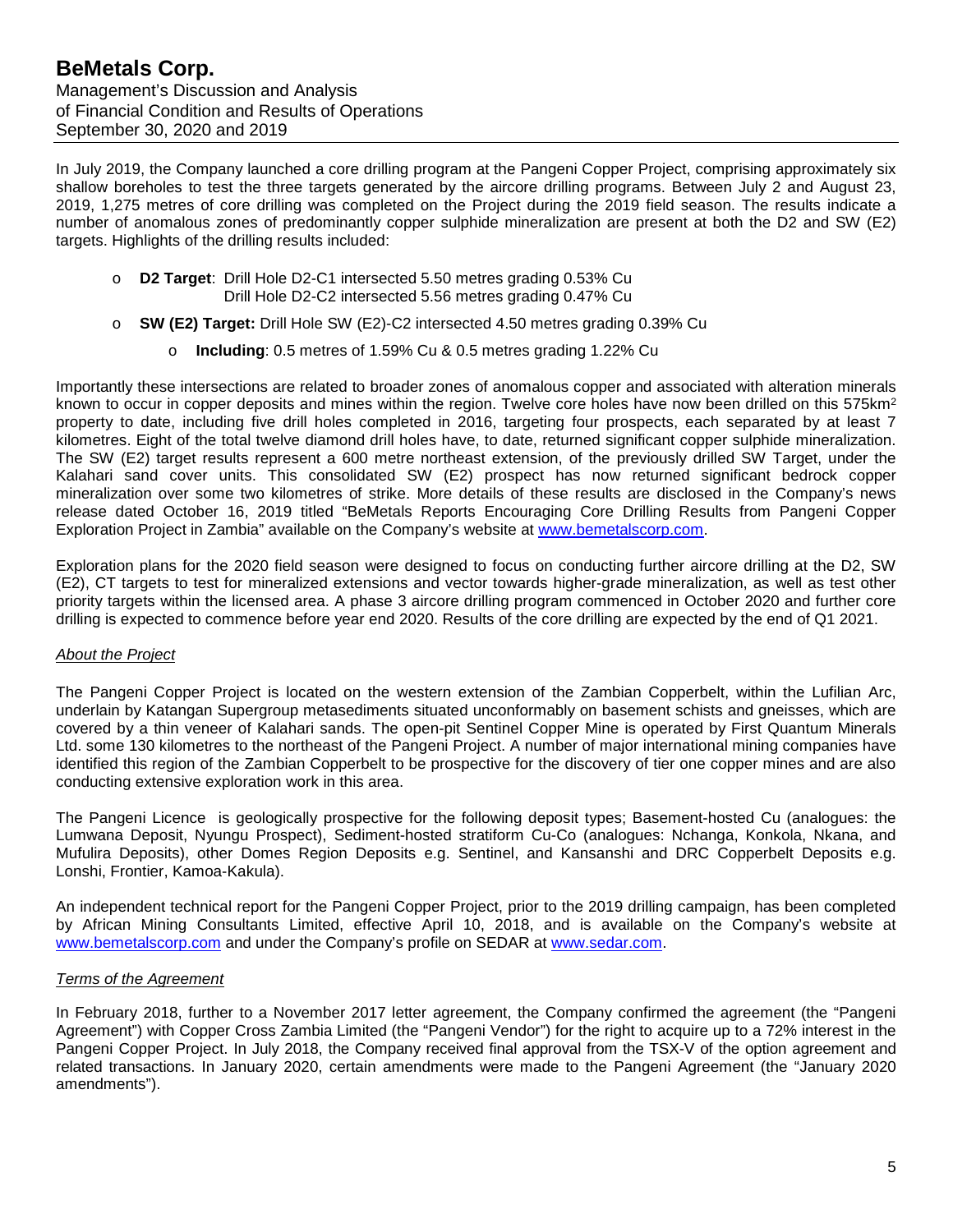Under the terms of the Pangeni Agreement, and including the January 2020 amendments, to complete the acquisition of the initial 67.5% interest in the Pangeni Copper Project, the Company must:

before the second anniversary in February 2020:

- 1. make cash payments of US\$250,000 (\$327,235) (completed); and
- 2. issue a total of 780,500 common shares (completed);

and before December 31, 2020:

3. expend US\$2.5 million in exploration work which is a firm obligation under the Pangeni Agreement and is required to be satisfied by either expenditures on exploration activities or by cash payments to the Pangeni Vendor (US\$2,255,220 advanced) (\$3,008,235). Any shortfall as at December 31, 2020, will be satisfied through the issuance of common shares of BeMetals;

and then, before the fifth anniversary in February 2023:

- 4. complete a preliminary economic assessment; and
- 5. make a further cash payment of US\$450,000 (a portion of which may be paid in common shares at the option of the Company); and
- 6. make a payment of US\$700,000 as an advanced royalty reduction payment.

Following acquisition of the initial 67.5% interest the Company can acquire an additional 4.5% interest by completing a feasibility study and making a further cash payment of US \$750,000 (a portion of which may be paid in common shares of BeMetals at the option of the Company).

At the commencement of the mine development phase, and following a feasibility study, a one-off milestone payment would be payable, based upon total proven and probable mineral reserves, as follows: US\$2 million if less than 500 kilotonnes ("kt") contained copper, US\$3 million if the contained copper is between 500 kt and 1,000kt, and US\$6 million if greater than 1,000kt contained copper. Upon commencement of production, Pangeni Mineral Resources Limited is entitled to a 3% Net Smelter Royalty (which may be reduced to 2.5% following the US\$700,000 royalty reduction payment above and further reduced to 1% following an additional royalty reduction payment by the Company, determined by an internationally recognised valuator, which is not to exceed US\$3.3 million).

#### *Summary of Exploration Expenses*

The following table summarizes the advances & expenditures associated with the Company's Pangeni Copper Project expenditure commitment as at September 30, 2020: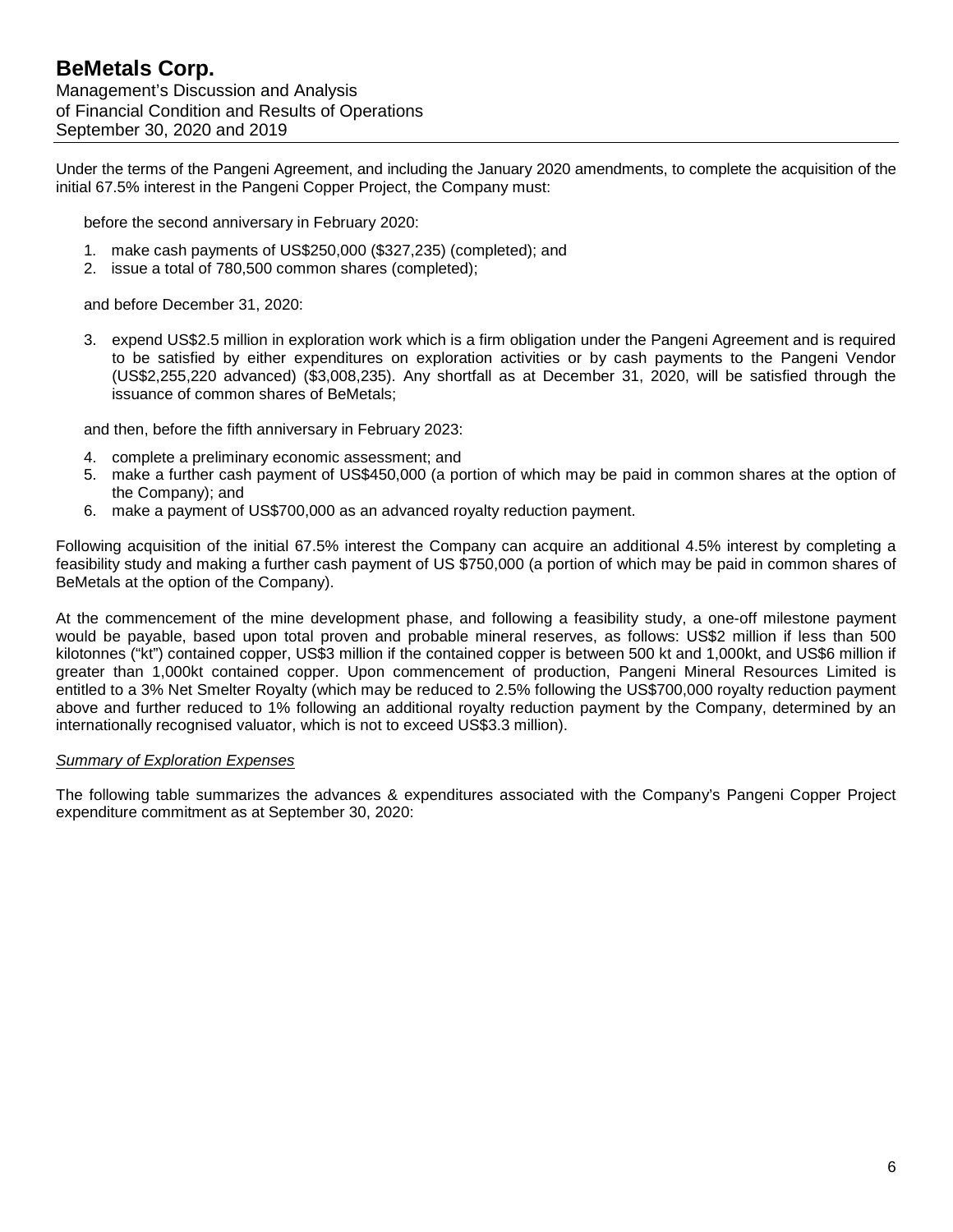# **BeMetals Corp.**

Management's Discussion and Analysis of Financial Condition and Results of Operations September 30, 2020 and 2019

|                                        | Pangeni<br>Copper<br>Project |
|----------------------------------------|------------------------------|
|                                        |                              |
| Balance December 31, 2019              | \$1,943,235                  |
| Advances                               | (58, 447)                    |
| Consulting & wages                     | 96,737                       |
| Drilling                               | 1,073                        |
| Licenses/Permitting                    | 15,635                       |
| Site logistics                         | (23,196)                     |
| Balance September 30, 2020             | 1,975,037                    |
| Advances unspent at September 30, 2020 | 8,226                        |
| Balance September 30, 2020             | \$1,983,263                  |

# **Overall Performance and Results of Operations**

Total assets increased to \$18,044,026 at September 30, 2020, from \$10,894,168 at December 31, 2019. The most significant assets at September 30, 2020, were cash of \$6,275,955 (December 31, 2019: \$1,212,885), investments of \$666,950 (December 31, 2019: \$253,266), exploration and evaluation assets of \$7,621,172 (December 31, 2019: \$6,293,258), and Option – South Mountain of \$3,389,265 (December 31, 2019: \$3,056,240).

### *Three months ended September 30, 2020 and 2019*

Comprehensive gain for the three months ended September 30, 2020, was \$74,953, up from comprehensive loss of \$113,788 for the three months ended September 30, 2019. The comprehensive gain is largely due to:

o Unrealized gain on fair value through other comprehensive income ("FVOCI") investments of \$386,724 recorded during the three months ended September 30, 2020 (September 30, 2019: \$118,216).

Partially offset by an increase in:

o Share-based compensation expense of \$136,064. Share-based compensation was \$176,940 for the three months ended September 30, 2020, as compared to share-based compensation of \$40,876 for the three months ended September 30, 2019.

#### *Nine months ended September 30, 2020 and 2019*

Comprehensive loss for the nine months ended September 30, 2020, was \$597,818, down from comprehensive loss of \$638,689 for the nine months ended September 30, 2019. The decrease in comprehensive loss is largely due to:

o Unrealized gain on FVOCI investments of \$413,684 recorded during the nine months ended September 30, 2020 (September 30, 2019: Unrealized loss of \$20,204).

Partially offset by an increase in: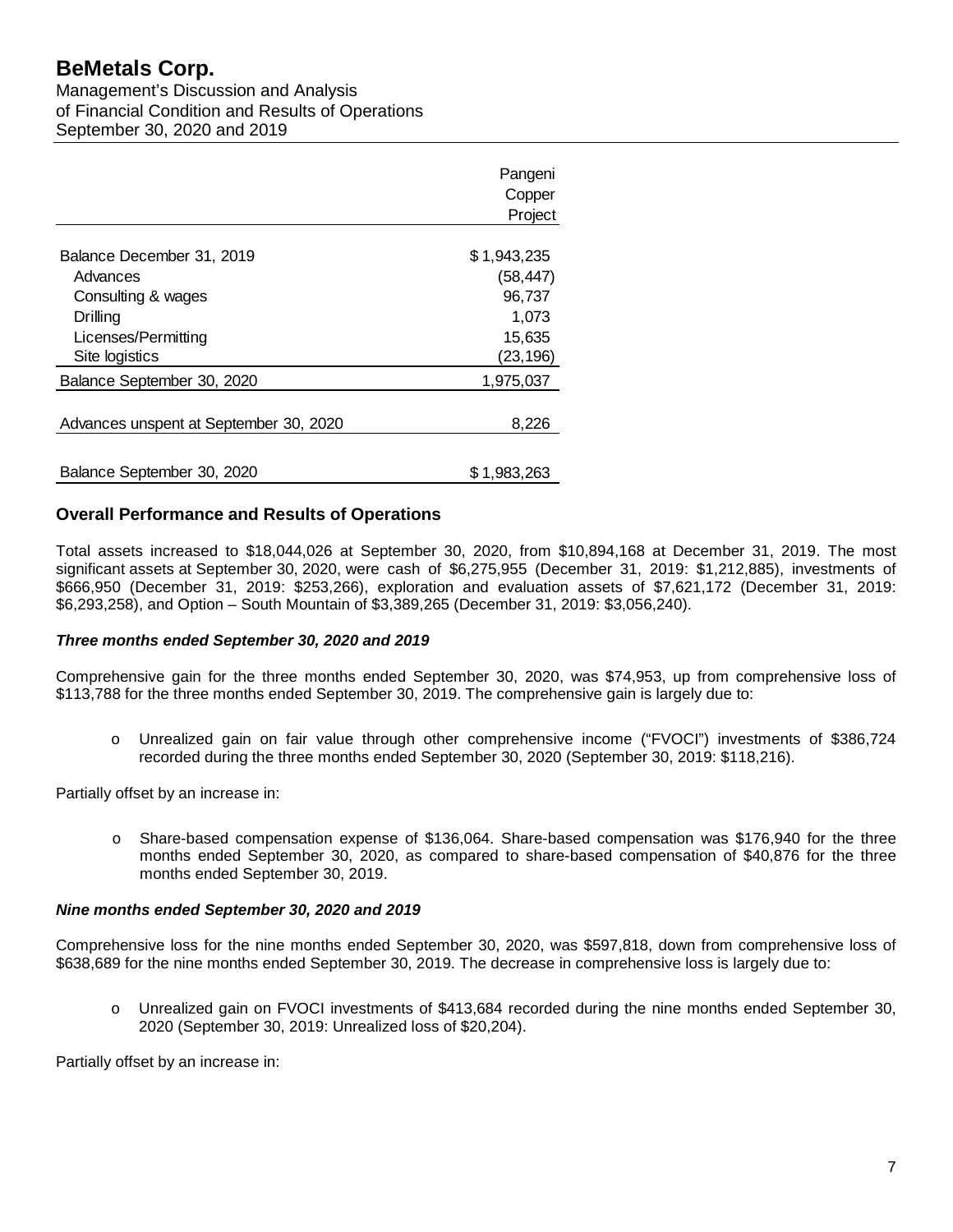o Share-based compensation expense of \$347,653. Share-based compensation was \$524,593 for the nine months ended September 30, 2020, as compared to share-based compensation of \$133,480 for the nine months ended September 30, 2019.

# **Liquidity, Capital Resources, and Going Concern**

As at September 30, 2020, the Company had working capital of \$4,925,743 (December 31, 2019: \$100,778). The Company has incurred negative cash flows from operations of \$407,232 and recorded a loss of \$1,011,502 for the nine months ended September 30, 2020 (September 30, 2019: negative cash flows from operations of \$605,431 and loss of \$618,485, respectively), and has an accumulated deficit of \$5,625,371 as at September 30, 2020 (December 31, 2019: \$4,613,869). The Company does not currently have a source of revenue. While the Company anticipates it has sufficient capital to meet its current obligations and planned activities, the Company expects it will need to raise additional capital to carry out its long- term objectives. While the Company has been successful in the past in obtaining financing, there is no assurance that it will be able to obtain adequate financing in the future or that such financing will be on terms that are acceptable to the Company.

This material uncertainty gives rise to significant doubt regarding the going concern assumption and, accordingly, the ultimate appropriateness of the use of accounting principles applicable to a going concern.

### **Summary of Quarterly Results**

|                                           |    | Q3         | Q2         | Q1         | Q4         |
|-------------------------------------------|----|------------|------------|------------|------------|
|                                           |    | 2020       | 2020       | 2020       | 2019       |
| Revenue                                   | Φ  |            |            | \$         |            |
| Comprehensive gain (loss)                 |    | 74,953     | (174, 506) | (498, 265) | (258, 737) |
| Basic and diluted income (loss) per share |    | 0.00       | (0.00)     | (0.00)     | (0.00)     |
|                                           |    |            |            |            |            |
|                                           |    | Q3         | Q2         | Q1         | Q4         |
|                                           |    | 2019       | 2019       | 2019       | 2018       |
| Revenue                                   | \$ | ۰.         | -          | \$         |            |
| Comprehensive loss                        |    | (113, 788) | (358,701)  | (166, 200) | (417, 034) |
| Basic and diluted income (loss) per share |    | (0.00)     | (0.00)     | (0.00)     | (0.01)     |

The increase in comprehensive loss for Q4 2018 was primarily the result of foreign exchange loss and share-based compensation. The increase in comprehensive loss for Q2 2019 was primarily the result of unrealized loss on FVOCI investments. The increase in comprehensive loss for Q1 2020 was primarily the result of share-based compensation. Comprehensive gain for Q3 2020 was primarily the result of unrealized gain on FVOCI investments.

# **Outstanding Share Data**

#### *Issued and fully paid common shares*

In February 2020, the Company issued 480,500 common shares to the Pangeni Vendor.

In July 2020, the Company issued 138,950 common shares pursuant to the exercise of warrants.

In August 2020, the Company issued 18,750,000 common shares pursuant to a brokered private placement offering (the "Offering")

As at the date of this report, there were 124,296,890 common shares issued and outstanding.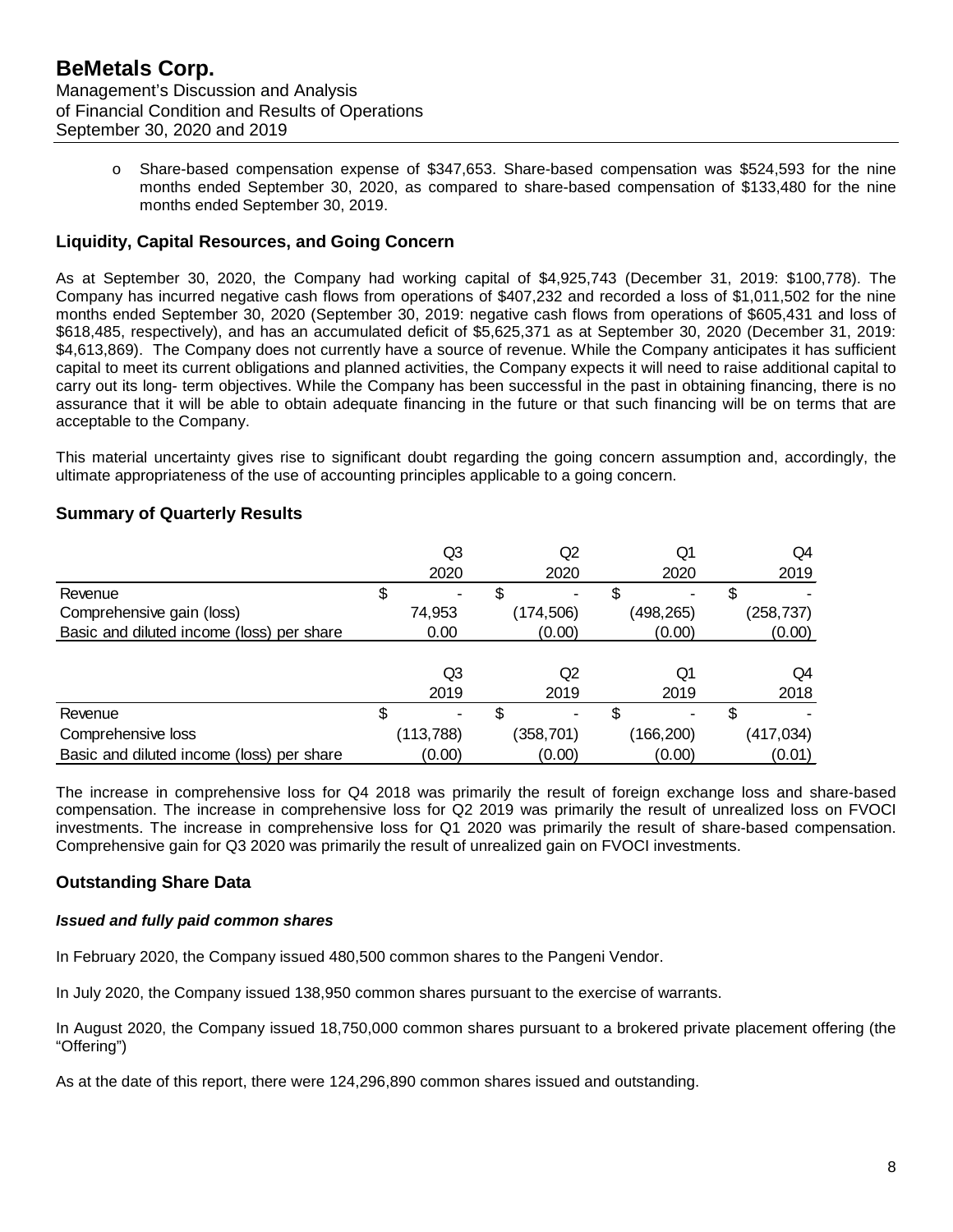#### *Escrowed shares*

Certain shares are held in escrow pursuant to a December 2009 escrow agreement, as supplemented in July 2018. These escrowed shares are being released in semi-annual tranches until July 2021.

As at the date of this report, 4,661,564 shares remain in escrow.

#### *Warrants*

In July 2020, 138,950 warrants with an exercise price of \$0.35 were exercised for total proceeds of \$48,633.

In August 2020, the Company issued 1,083,750 non-transferrable warrants pursuant to the Offering, exercisable at a price of \$0.40 per share until August 13, 2022.

As at the date of this report, there were 7,194,793 warrants outstanding.

#### *Share options*

In January 2020, the Company granted an aggregate of 3,600,000 share options to officers and consultants of the Company, exercisable at a price of \$0.235 per share until January 7, 2030, vesting over a period of two years.

In February 2020, the Company granted an aggregate of 150,000 share options to a consultant of the Company, exercisable at a price of \$0.235 per share until January 7, 2030, vesting over a period of two years.

In July 2020, the Company granted an aggregate of 750,000 share options to a director of the Company, exercisable at a price of \$0.365 per share until July 15, 2030, vesting over a period of two years.

As at the date of this report, there were 10,020,000 share options outstanding.

### **Related Party Transactions**

Key management personnel include those persons having authority and responsibility for planning, directing and controlling the activities of the Company as a whole. The Company has determined that key management personnel consist of members of the Company's Board of Directors and corporate officers.

During the nine months ended September 30, 2020, key management personnel compensation, including directors and officers, was comprised of \$557,299 (September 30, 2019: \$363,753), of which \$362,504 related to share-based compensation and \$194,795 related to salaries and benefits (September 30, 2019: \$133,480 and \$230,273, respectively).

### **Outlook**

The Company is currently focusing its new business activities on identifying and acquiring an entry-level precious metals project to complement the existing project portfolio. With Mark Connelly having joined the Board as non-executive chairman in June 2020 and given the experience, extensive global network, and the exceptional success of the Company's directors and key advisors in the gold sector, we expect to identify and secure a high-value precious metals project in the near-term. Increasing our exposure to gold will diversify the Company's portfolio and such an acquisition is expected to accelerate the Company's growth. We also intend to continue delivering on our goals for the advanced exploration and development of the high-grade South Mountain Polymetallic Project in Idaho as well as progressing exploration at the Pangeni Copper Project in the prolific Zambian Copperbelt.

Due to global border and business closures caused by the COVID-19 pandemic since early 2020, the Company delayed the commencement of its planned 2020 drilling programs at the South Mountain and Pangeni projects, however both drilling programs are now well underway and are expected to deliver drilling results from year end onwards. In both the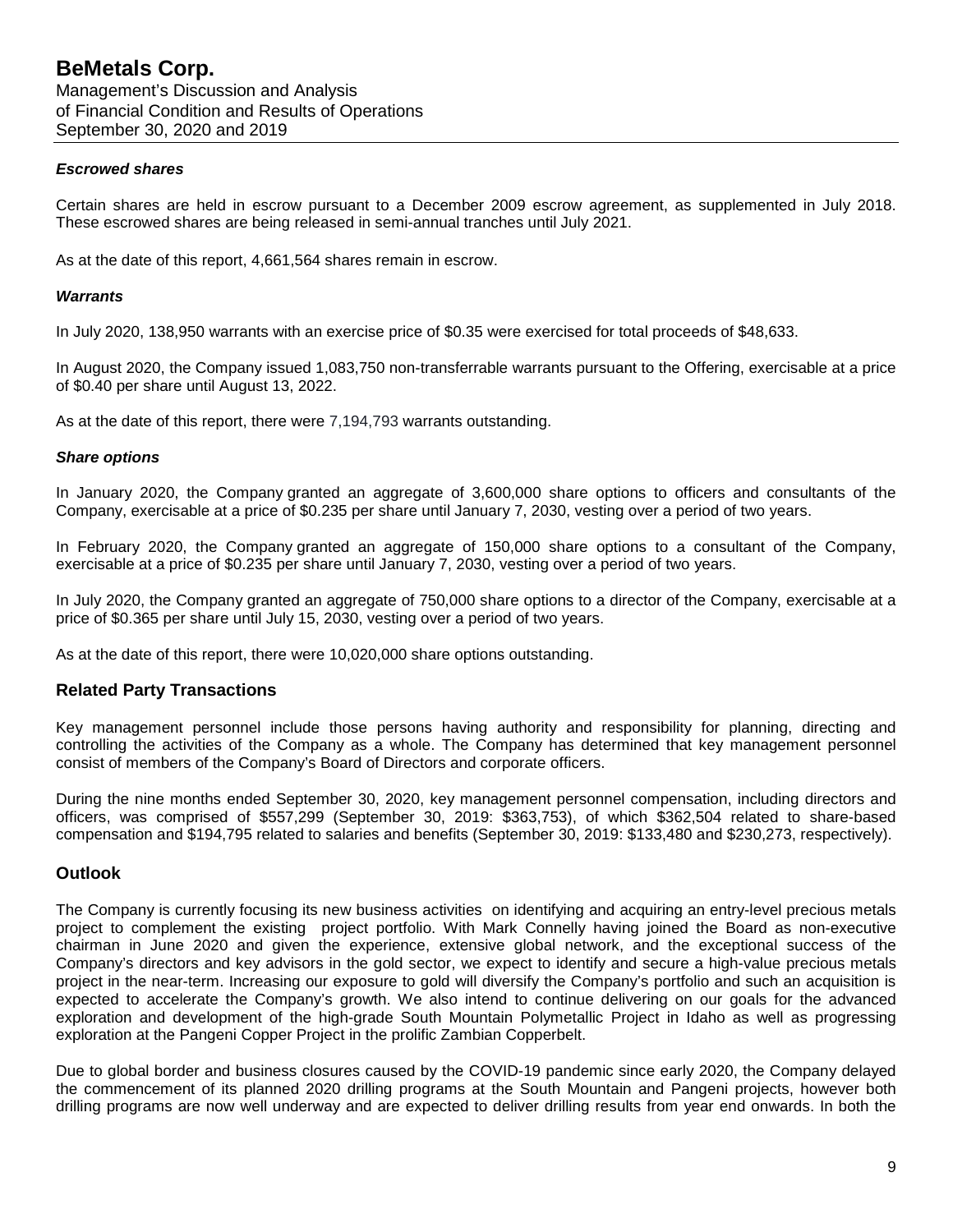USA and in Zambia, certain precautions are being undertaken by each country to reduce the spread of the COVID-19 virus.

BeMetals is complying with country guidelines and has implemented standard operating procedures designed to provide precautionary measures to ensure the safety of its employees and contractors.

Based on the success of the underground diamond drilling program at the South Mountain Project in 2019, the Company looks forward to reporting results from its ongoing phase 2 underground drill program. This year's program is designed to provide a revised resource estimate anticipated by H1 2021. The updated resource is expected to be incorporated into a preliminary economic assessment which should be completed by September 2021. Metallurgical testing and the collection of certain baseline environmental data for project permitting are also expected to be conducted for the preliminary economic assessment.

At the Pangeni Copper Project, the Company launched its third phase of aircore drilling in October 2020 with the goal of vectoring into high-grade copper mineralization on the property to generate targets for the Company's second phase of core drilling. BeMetals has worked with its partners, Copper Cross Zambia Limited and Pangeni Mineral Resources Limited to plan and execute the 2020 exploration program.

BeMetals' overall objective is to become a significant base and precious metals producer through the acquisition of quality exploration, development and production stage projects. This strategy is directed by the Board, key members of which have an extensive, proven track-record in delivering considerable value in the mining sector through the discovery and building of mines. The Board, its advisors, and senior management also provide outstanding deal flow of project opportunities to the Company based upon an extensive international minerals business network of contacts.

# **Critical Accounting Policies and Estimates**

The Company has prepared the accompanying financial statements in accordance with IFRS. Significant accounting policies are described in Note 3 of the Company's financial statements as at and for the year ended December 31, 2019, except for newly adopted accounting policies as noted below.

The preparation of financial statements in conformity with IFRS requires management to make estimates and assumptions that affect the reported amounts of assets and liabilities and disclosure of contingent assets and liabilities at the date of the financial statements and the reported amounts of expenses during the reporting period. Actual outcomes could differ from these estimates.

### **Financial Instruments and Financial Risk Management**

### *Financial Risk Management*

Cash, deposits, amounts receivable, and trade and other payables are held at amortized cost which approximates fair value due to the short-term nature of these instruments. Common shares of publicly traded companies included in investments are classified as FVOCI. The South Mountain Option is classified as fair value through profit or loss.

### *Financial Instrument Risk Exposure*

The Company is exposed in varying degrees to a variety of financial instrument related risks. The type of risk exposure and the way in which such exposure is managed is provided as follows:

### **Credit risk**

Credit risk arises from the potential for non-performance by counterparties of contractual financial obligations. The Company's exposure to credit risk is on its cash and amounts receivable. The Company reduces its credit risk by maintaining its bank accounts at a large international financial institution. The maximum exposure to credit risk is equal to the carrying value of these financial assets.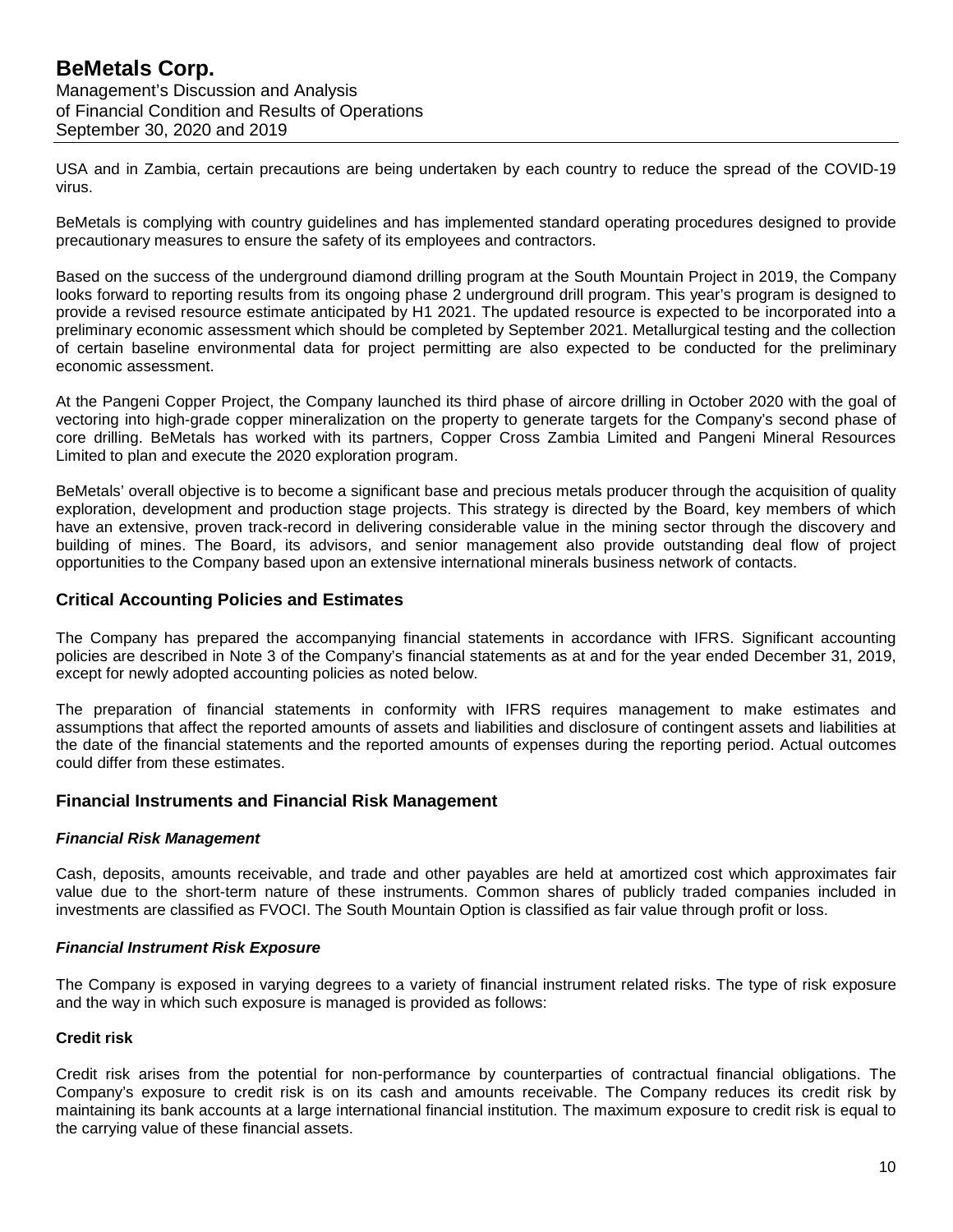#### **Liquidity risk**

Liquidity risk is the risk that the Company will not be able to meet its financial obligations as they fall due. The Company has a planning and budgeting process in place to help determine the funds required to support the Company's normal operating requirements on an ongoing basis. The Company attempts to ensure there is sufficient access to funds to meet on-going business requirements, taking into account its current cash position and potential funding sources. As at September 30, 2020, the Company had current liabilities of \$1,440,896 and working capital of \$4,925,743.

The Company also has commitments or option payments arising in 2020 and 2021 as outlined in the South Mountain and Pangeni projects discussions earlier in this report.

#### **Foreign currency risk**

Foreign currency risk is the risk that the fair values of future cash flows of a financial instrument will fluctuate because they are denominated in currencies that differ from the Company's functional currency. The Company's reporting currency is the Canadian dollar and major purchases are transacted in Canadian and US dollars. A portion of the Company's exploration and evaluation expenditures are incurred in Zambia, but are predominantly transacted in US dollars. The Company maintains Canadian and US dollar bank accounts in Canada. The Company is subject to gains and losses from fluctuations in the US dollar against the Canadian dollar. The Company held a net monetary asset position of \$18,402 in US dollars as of September 30, 2020, with the effect on profit or loss before tax of a 10% fluctuation to the CAD dollar being \$1,840.

#### **Interest rate risk**

Interest rate risk is the risk that the fair value of future cash flows of a financial instrument will fluctuate because of changes in market interest rates. The Company's exposure to interest rate risk relates to its ability to earn interest income on cash balances at variable rates. Changes in short term interest rates will not have a significant effect on the fair value of the Company's cash account.

#### **Price risk**

The Company's ability to raise capital to fund exploration or development activities is subject to risk associated with fluctuations in the market prices of base and precious metals including copper, zinc, silver, gold, and lead, and the outlook for these metals. The Company does not have any hedging or other derivative contracts respecting its operations. In addition, the Company's investments which are comprised of publicly traded equity securities are subject to price risk.

Market prices for metals historically have fluctuated widely and are affected by numerous factors outside of the Company's control, including, but not limited to, levels of worldwide production, short-term changes in supply and demand, industrial and retail demand, central bank lending, and forward sales by producers and speculators. The Company has elected not to actively manage its commodity price risk, as the nature of the Company's business is in exploration.

Equity price risk is defined as the potential adverse impact on the Company's earnings due to movements in individual equity prices or general movements in the level of the stock market. The Company closely monitors individual equity movements, and the stock market to determine the appropriate course of action to be taken by the Company.

The Company is exposed to price risk with respect to its investment in THMG.

### **Risks and Uncertainties**

The risk factors described below summarize and supplement the risk factors contained in the Company's filing statement dated July 18, 2018, (the "Filing Statement") and available on SEDAR at [www.sedar.com,](http://www.sedar.com/) and should be read in conjunction with the more detailed risk factors outlined in the Filing Statement: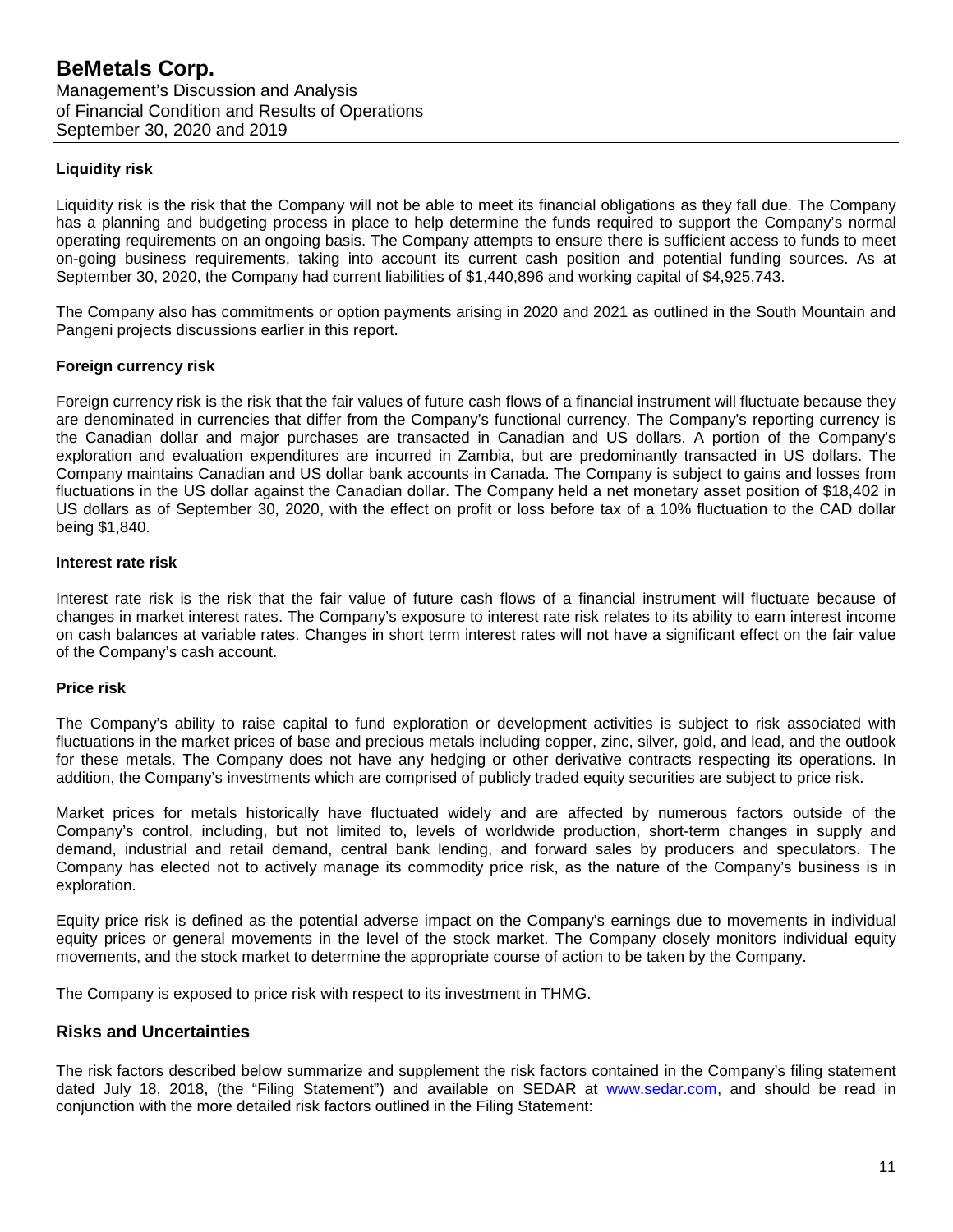The Company is engaged in the acquisition and exploration of natural resource properties, an inherently risky business, and there is no assurance that economically recoverable resources will ever be discovered and subsequently put into production. Most exploration projects do not result in the discovery of economically recoverable resources.

Exploration activities require large amounts of capital. There is a risk that during the current difficult economic situation the Company will not be able to raise sufficient funds to finance its projects to a successful development and production stage. While the Company's management and technical team carefully evaluate all potential projects prior to committing the Company's participation and funds, there is a high degree of risk that the Company's exploration efforts will not result in discovering economically recoverable resources. The Company depends on the business and technical expertise of its management team and there is little possibility that this dependence will decrease in the near term.

There is no guarantee that the Company will exercise its option pursuant to the Pangeni Agreement and/or South Mountain Agreement. The completion and exercise of one or both of those options is affected by the success of the Company's exploration efforts and is contingent upon certain conditions precedent as well as the price of metals which are affected by numerous factors including inflation, investor speculative activities, relative exchange rate of the U.S. dollar to other currencies, global and regional demand and production, global and regional political and economic conditions, and production costs in major producing regions. These factors are beyond the Company's control and are impossible to predict.

#### *New diseases and epidemics (such as COVID-19) may adversely impact the Company's business*

In March 2020, the World Health Organization declared a global pandemic related to the novel coronavirus (COVID-19). The expected impact and extent of the spread of COVID-19, and the duration and intensity of resulting global business disruption and related financial and social impact, are uncertain, and such adverse effects could be material. The mineral exploration sector is expected to be impacted as many local and regional governments have issued public health orders in response to COVID-19, including restricting the movement of people, which could impact the Company's ability to access its properties and undertake exploration programs in the anticipated timeframes.

The actual and threatened spread of COVID-19 globally could adversely affect global economies and financial markets resulting in a prolonged economic downturn and a decline in commodity prices and the value of the Company's share price. The extent to which COVID-19 (or any other disease, epidemic or pandemic) impacts business activity or financial results, and the duration of any such negative impact, will depend on future developments, which are highly uncertain and cannot be predicted, including new information which may emerge concerning COVID-19 and the actions required to contain or treat its impact, among others.

### **Management's Report on Internal Control over Financial Reporting**

In connection with National Instrument ("NI") 52-109 (Certification of Disclosure in Issuer's Annual and Interim Filings) adopted in December 2008 by each of the securities commissions across Canada, the Chief Executive Officer and Chief Financial Officer of the Company will file a Venture Issuer Basic Certificate with respect to the financial information contained in the unaudited condensed interim consolidated financial statements and the audited annual consolidated financial statements and respective accompanying Management's Discussion and Analysis. The Venture Issuer Basic Certification does not include representations relating to the establishment and maintenance of disclosure controls and procedures and internal control over financial reporting, as defined in NI 52-109.

Additional information relating to the Company is available on SEDAR at [www.sedar.com.](http://www.sedar.com/)

#### **Qualified Person**

The technical information included in this MD&A has been reviewed and approved by John Wilton, CGeol FGS, the Company's CEO and President and a "Qualified Person" as defined by National Instrument 43-101 standards.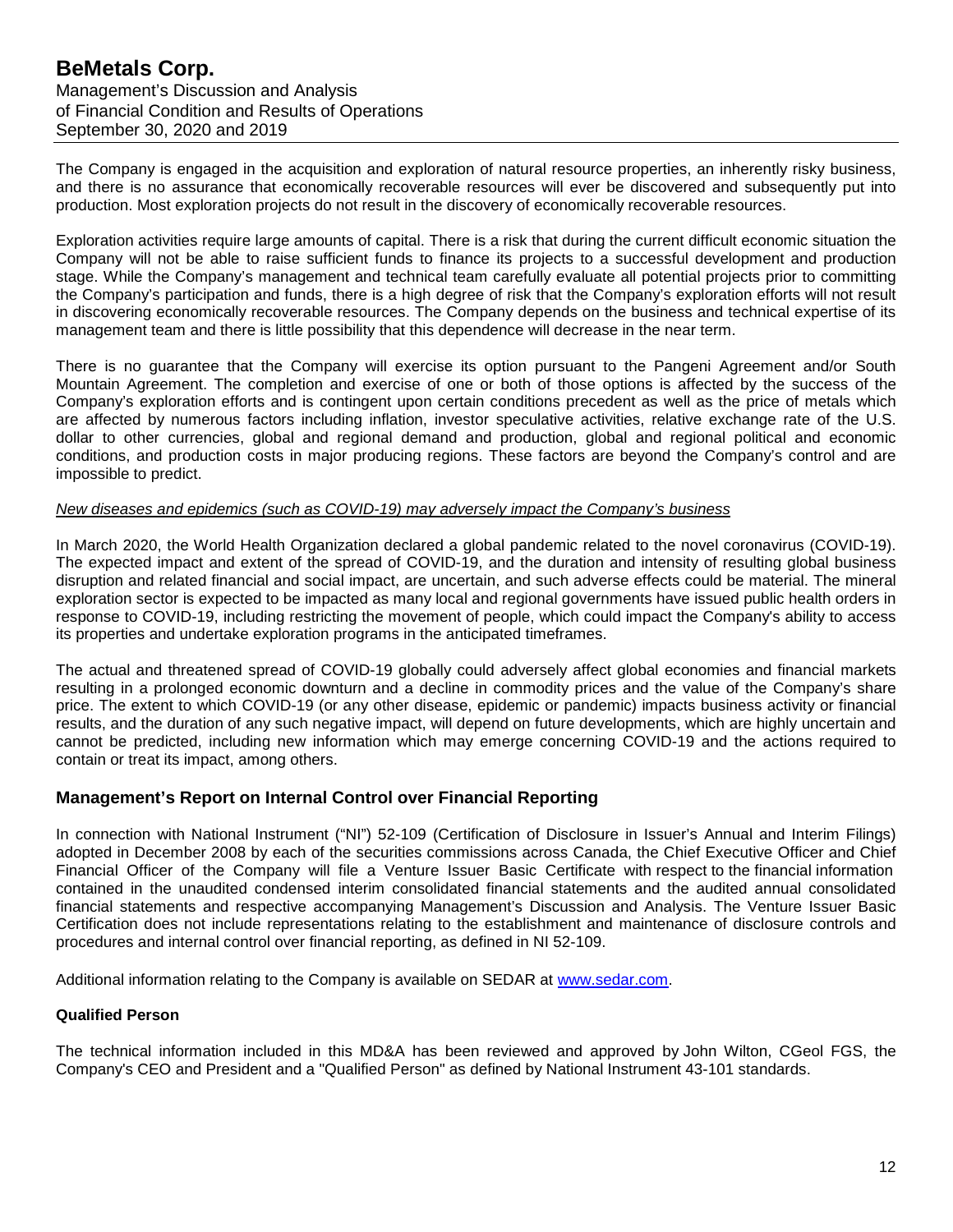#### **Caution Regarding Forward Looking Information**

This Management Discussion and Analysis may contain certain "forward-looking statements" within the meaning of Canadian securities legislation. Forward-looking statements are statements that are not historical facts; they involve predictions, expectations, beliefs, plans, projections, objectives, assumptions or future events or performance and are generally, but not always, identified by the words "expects", "plans", "anticipates", "believes", "intends", "estimates", "projects", "aims", "potential", "goal", "objective", "prospective", and similar expressions, or that events or conditions "will", "would", "may", "can", "could" or "should" occur. Forward-looking statements are based on the beliefs, estimates and opinions of the Company's management on the date the statements are made and they include a number of known and unknown risks and uncertainties and other factors. Consequently, there can be no assurances that such statements will prove to be accurate and actual results and future events could differ materially from those anticipated in such statements.

The following table outlines certain significant forward-looking statements contained in this MD&A and provides the material assumptions used to develop such forward-looking statements and material risk factors that could cause actual results to differ materially from the forward-looking statement:

| <b>Forward</b><br>looking<br>information                                                                                                                      | <b>Assumptions</b>                                                                                                                                                                                                                                                                                                                                                                                                                                                                                                                                                                                                                                                                                                                                                                                                                       | <b>Risk Factors</b>                                                                                                                                                                                                                                                                                                                                                                                                                                                                                                                                                                                                                                                                        |
|---------------------------------------------------------------------------------------------------------------------------------------------------------------|------------------------------------------------------------------------------------------------------------------------------------------------------------------------------------------------------------------------------------------------------------------------------------------------------------------------------------------------------------------------------------------------------------------------------------------------------------------------------------------------------------------------------------------------------------------------------------------------------------------------------------------------------------------------------------------------------------------------------------------------------------------------------------------------------------------------------------------|--------------------------------------------------------------------------------------------------------------------------------------------------------------------------------------------------------------------------------------------------------------------------------------------------------------------------------------------------------------------------------------------------------------------------------------------------------------------------------------------------------------------------------------------------------------------------------------------------------------------------------------------------------------------------------------------|
| The Company's<br>anticipated<br>plans, costs,<br>timing and<br>capital for future<br>development of<br>the Company's<br>mineral<br>exploration<br>properties. | Financing will be available for future exploration and<br>development of the Company's properties; the<br>actual results of the Company's exploration and<br>development activities will be favourable;<br>exploration and development costs will not exceed<br>the Company's expectations; the Company will be<br>able to retain and attract skilled staff, all requisite<br>regulatory and governmental approvals for<br>exploration projects and other operations will be<br>received on a timely basis upon terms acceptable to<br>the Company, and applicable political and economic<br>conditions are favourable to the Company; the price<br>of precious and base metals and applicable interest<br>and exchange rates will be favourable to the<br>Company; no title disputes exist with respect to the<br>Company's properties. | Precious and base metals price volatility;<br>uncertainties involved in interpreting<br>geological data and confirming title to<br>acquired properties; the possibility that<br>future exploration results will not be<br>consistent with the Company's<br>expectations; availability of financing for<br>and actual results of the Company's<br>exploration and development activities;<br>increases in costs; environmental<br>compliance and changes in environmental<br>and other local legislation and regulation;<br>interest rate and exchange rate fluctuations;<br>changes in economic and political<br>conditions; the Company's ability to retain<br>and attract skilled staff. |
| The Company's<br>ability to carry<br>out anticipated<br>exploration on<br>its mineral<br>exploration<br>properties.                                           | The operating and exploration activities of the<br>Company for the next twelve months and the costs<br>associated therewith, will be consistent with the<br>Company's current expectations; debt and equity<br>markets, exchange and interest rates and other<br>applicable economic conditions are favourable to<br>the Company.                                                                                                                                                                                                                                                                                                                                                                                                                                                                                                        | Changes in debt and equity markets; timing<br>and availability of external financing on<br>acceptable terms; increases in costs;<br>environmental compliance and changes in<br>environmental and other local legislation<br>and regulation; interest rate and exchange<br>rate fluctuations; changes in economic<br>conditions.                                                                                                                                                                                                                                                                                                                                                            |